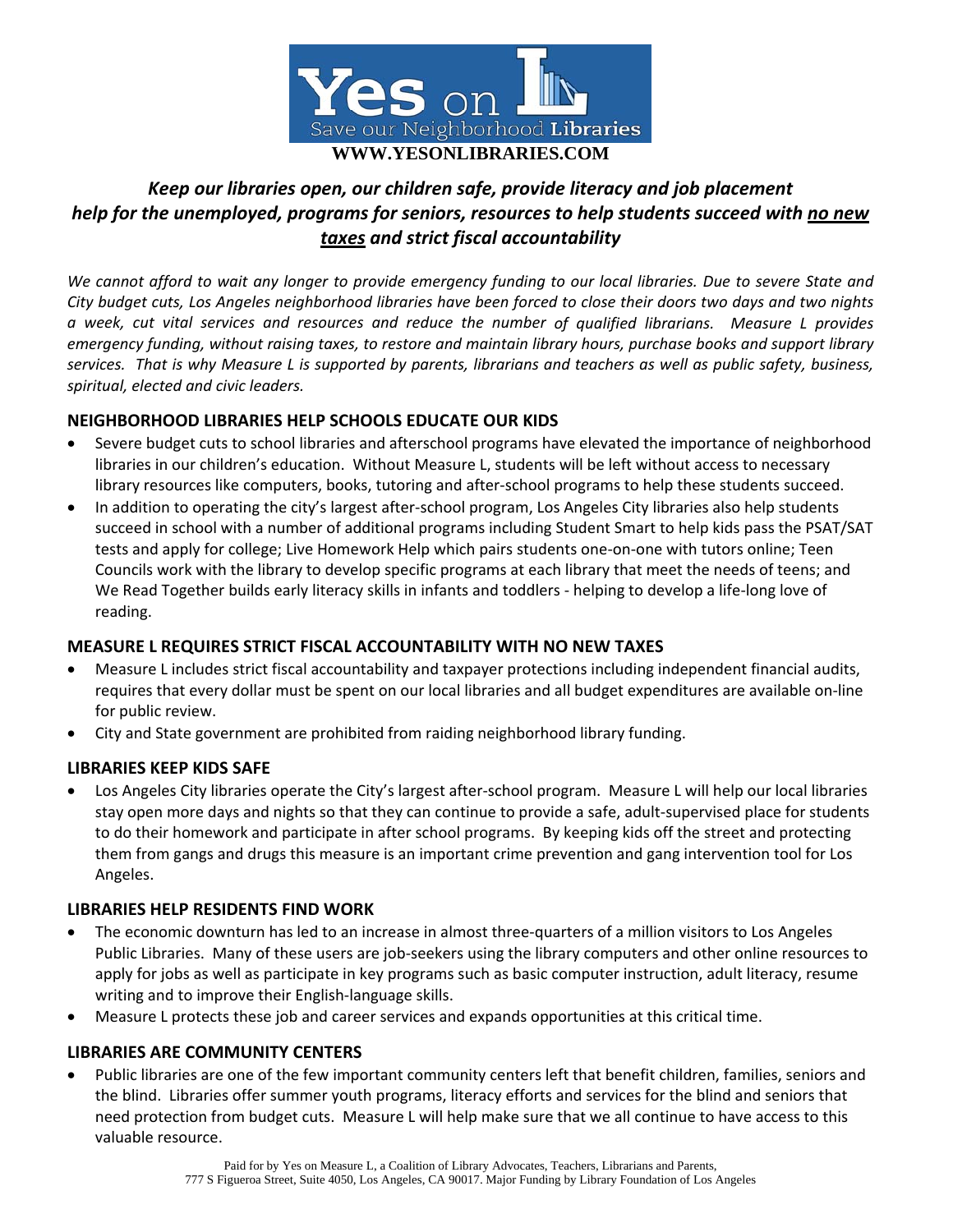

# **FACT SHEET**

Measure L, the Public Library Funding Charter Amendment, on the March 8, 2011 ballot will increase the Los Angeles Public Library's share of existing city funds and increase the Library's responsibility for its direct and indirect costs. Measure L is not a new tax and its funds are subject to audits.

## **Measure L will provide additional funds to:**

- Restore 6‐day‐a‐week service, and eventually 7‐day‐a‐week service.
- Increase access to the Library's collections, computers and programs including after‐school/summer youth, student homework help, adult literacy and job search programs.
- Purchase books. Los Angeles currently ranks last in per capita spending on library materials among the eight largest U.S. libraries.

## **Public Library Funding, Charter Amendment, Measure L**

Shall the Charter be amended to incrementally increase the amount the City is required to dedicate annually from its General Fund to the Library Department to an amount equal to .0300% of the assessed value of all property in the City, and incrementally increase the Library Department's responsibility for its direct costs until it pays for all of its direct and indirect costs, in order to provide Los Angeles neighborhood public libraries with additional funding to help restore library service hours, purchase books and support library programs, subject to audits, using existing funds with no new taxes?

### **Measure L Facts**

- **Measure L will not require residents or property owners to pay more taxes or fees:** While the amount of funds the Library receives from the city is based on a percent of property values, Measure L will only increase the Library's share of existing city funds. Measure L funds are subject to audits.
- **Measure L will progressively increase the Library's share of existing funds:** Within 4 years, Measure L will increase the Library's Charter‐required funding from the current .0175% up to a maximum of .0300% of each \$100 of assessed tax value on property within the city and provide the funds needed to restore 6‐day and 7‐ day a week library service citywide.
- **Measure L will increase the Library's responsibility for the cost of its operations:** It will increase the Library's responsibility to pay for all of its direct and indirect costs, until the Library pays for all of these costs, which include utilities, building maintenance and other operation costs.
- **Measure L will respond to recent reductions in library services that have resulted in:** Library hours cut 3 times in the past 12 months; library service cut from 7 days a week to 5 days a week for the first time in the Library's 139‐year history; and Library staff cut by 28%

## **Los Angeles Public Library Facts**

- Includes the Central Library, 72 neighborhood branch libraries and a Website with on‐line resources.
- The Library budget (\$150.7 million) is 2% of the total city budget (\$6.7 billion).
- In FY 2008-09, a record number of people visited the 73 libraries 17 million times; borrowed 18 million books and other items; used the Library online 155 million times
- Library programs and services include (A complete list is available at www.lapl.org)::
	- 6.4 million books and other items
	- 2300 public computers

Online homework help

- Online job search guide and resources
- Adult Literacy Centers in 21 libraries
- Programs for children teens and adults

Paid for by Yes on Measure L, a Coalition of Library Advocates, Teachers, Librarians and Parents, 777 S Figueroa Street, Suite 4050, Los Angeles, CA 90017. Major Funding by Library Foundation of Los Angeles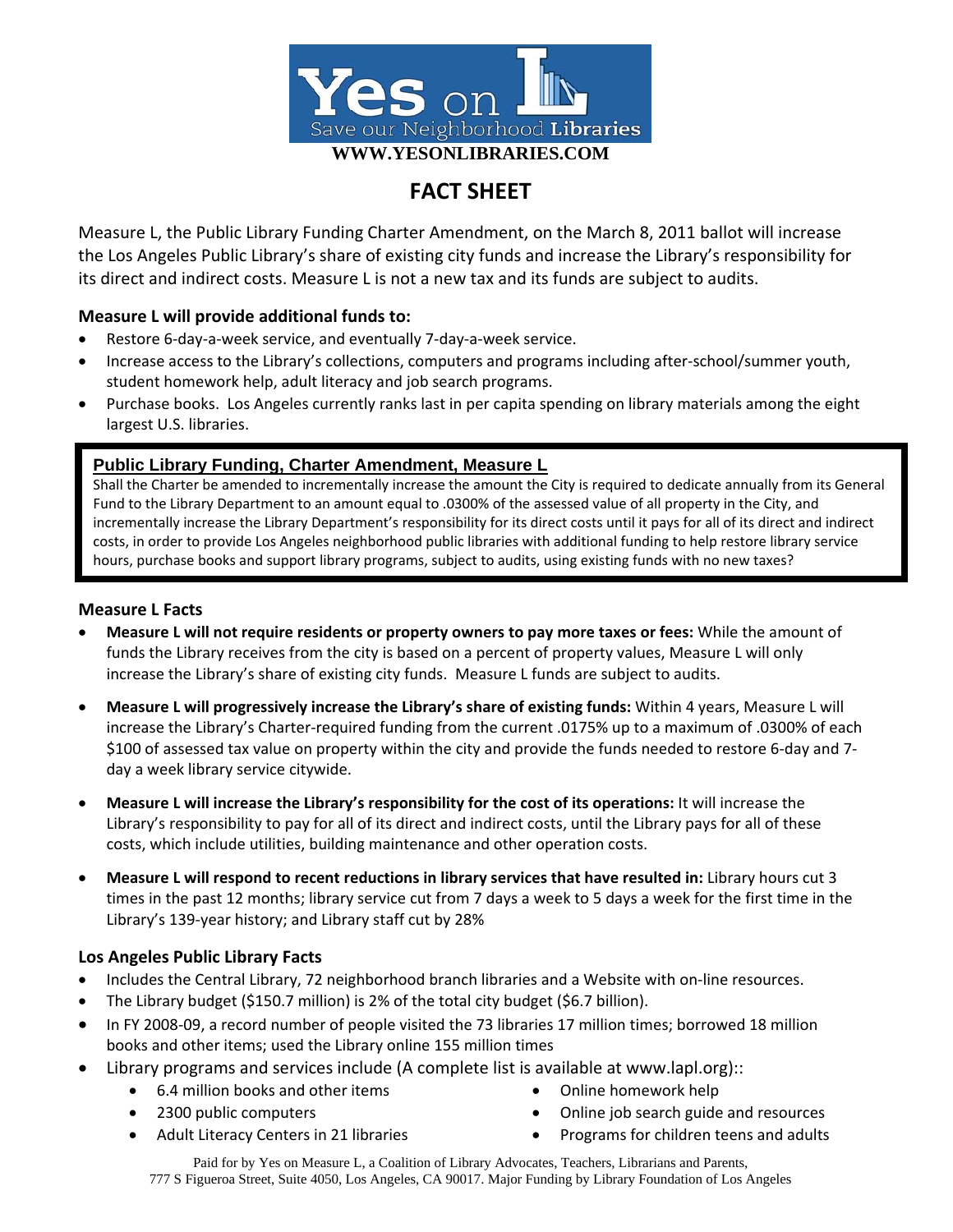

**Endorsement List (updated 2/3/11 partial listing)** 

## **ELECTED OFFICIALS**

LA City Mayor Antonio Villaraigosa LA City Controller Wendy Greuel LA City Council President Eric Garcetti LA City Council President Pro Tempore Jan Perry LA City Councilmember Ed P. Reyes, CD 1 LA City Councilmember Paul Krekorian, CD 2 LA City Councilmember Dennis P. Zine, CD 3 LA City Councilmember Tom Labonge, CD 4 LA City Councilmember Paul Koretz, CD 5 LA City Councilmember Bernard Parks, CD 8 LA City Councilmember Herb J. Wesson, JR., CD 10 LA City Councilmember Bill Rosendahl, CD 11 LA City Councilmember Greig Smith, CD 12 LA City Councilmember Jose Huizar, CD 14 LA City Councilmember Janice Hahn, CD 15 LACCD Board of Trustees Kelly Candaele LACCD Board of Trustees Mona Field LACCD Board of Trustees Georgia Mercer LACCD Board of Trustees Tina Park LACCD Board of Trustees Nancy Pearlman LACCD Board of Trustees Miguel Santiago

## **CIVIC LEADERS & ORGANIZATIONS**

Los Angeles County Federation of Labor, AFL‐CIO Valley Industry and Commerce Association (VICA) Los Angeles Business Council (LABC) SEIU Local 721 Librarians' Guild AFSCME Local 2626 AFSCME District Council 36 AFSCME Local 3090, Los Angeles City Clerical and Support Services Employees UA Plumbers Local 78 Library Foundation of Los Angeles Los Angeles NAACP Inner City Struggle PEN Center USA Richard Riordan, Former Mayor of Los Angeles Charlie Beck, Chief of Police, Los Angeles Police Department \* David Abel, Chair, New Schools Better Neighborhoods\* Patrick Isidoro Butler, Firefighter \* Leslie Van Keuren Campbell, Owner, Sustain LA\* Maria Casillas, President, Families in Schools\* Alice Goff, President, AFSCME Local 3090 Cheryl Parisi, Executive Director, AFSCME District Council 36 Thomas Flintoft, Kindel Gagan\*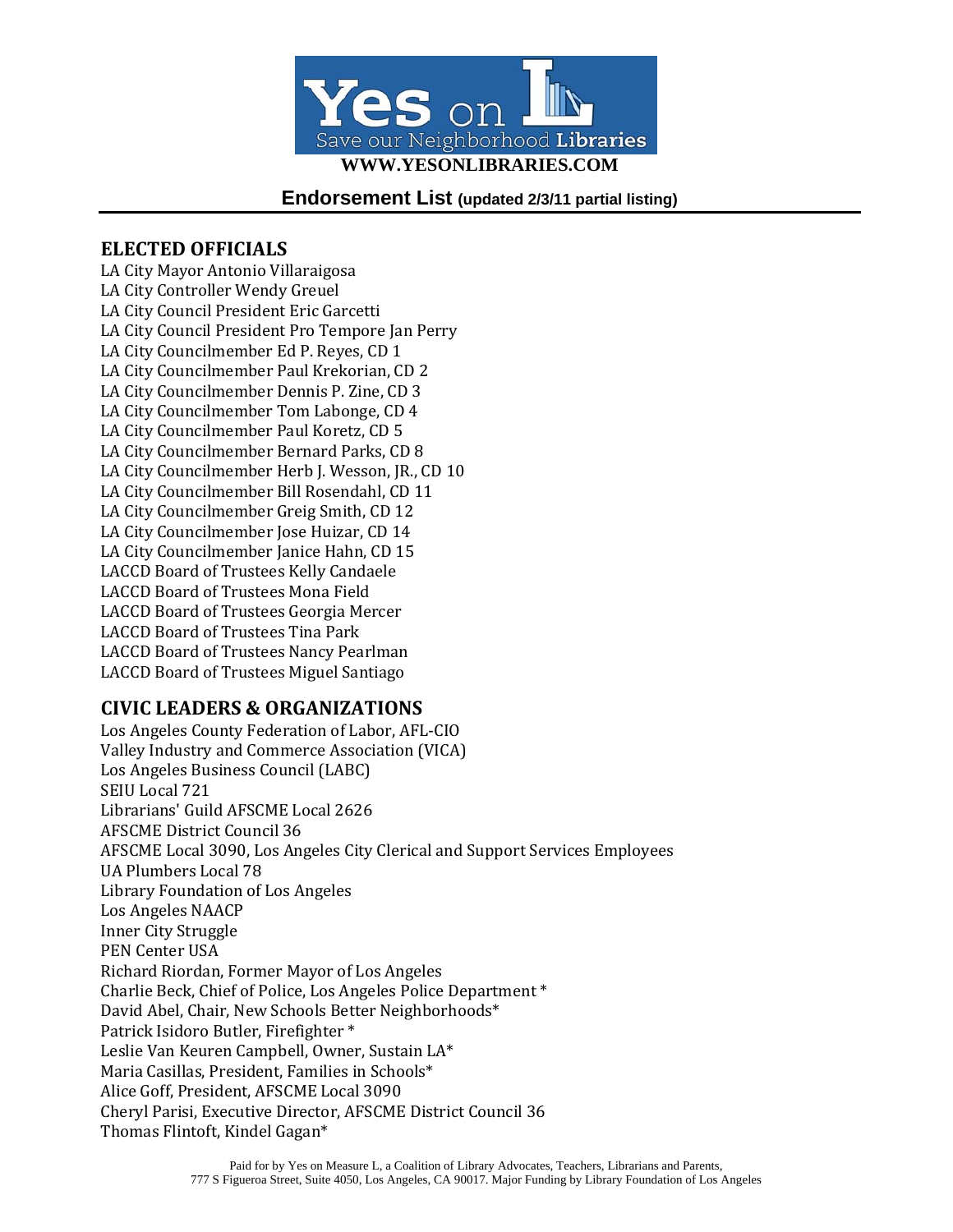Ann Reiss Lane, Chair Emeritus, Women Against Gun Violence\* Mary Leslie, President, Los Angeles Business Council Tim Leiweke, President & CEO, AEG\* Lucy McCoy, Chair, Yes on Measure L and Former President, LAPL Board of Library Commissioners Thomas McClain, Chairman, Asia Society Southern California\* Gary Ross, Writer/Director, Larger Than Life Productions and Former President, LAPL Board of Library Commissioners Allison Thomas, Producer, Larger Than Life Productions and Former Member, LAPL Board of Library Commissioners David A. Lehrer, Former President LAPL Board of Library Commissioners Jeff Brown, Chairman, Library Foundation of Los Angeles Leah Herzberg, Valley Democrats United, LACDP 41st AD Committee Joe R. Hicks, Political Commentator Ayahlushim Getachew, Thomas Properties Group\* Rabbi John Rosove, Temple Israel, Hollywood\* Madeline Puzo, Dean School of Theatre, University of Southern California Sarah Shaw, JMB Realty\* Renata Simril, Public Institutions Group, Jones Day LaSalle Cindy Starrett, Partner, Latham and Watkins\* Adam Somers, Executive Director, Pen Center USA Faye Washington, CEO, YWCA of Greater Los Angeles\* Sheri Wolf, President, Sadler Strategic Media\*

# **NEIGHBORHOOD COUNCILS**

Greater Echo Park Elysian Neighborhood Council Pat Jones, Chair, Empowerment Congress Southwest Area Neighborhood Council\* Jose Sigala, Board President, Greater Echo Park Elysian Neighborhood Council\* Patricia Berman, President, Downtown Los Angeles Neighborhood Council\* Andrew Lachman, Past President, MidCity West Neighborhood Council\* Belen Board, Member, Greater Cypress Park Neighborhood Council\*

# **LIBRARIANS & EDUCATORS**

Martin Gomez, Los Angeles City Librarian \* Fontayne Holmes, City Librarian 2004‐2008 Susan Kent, City Librarian 1995‐2004 Tyree Wieder, President Emeritus, Los Angeles Valley College\* Lupe Canales, Senior Librarian, Sun Valley Branch and former NY Times Librarian of the Year Victoria Magaw, Senior Librarian, Mid‐Valley Regional Branch Alicia Moguel, Senior Librarian, Benjamin Franklin Branch Roy Stone, Senior Librarian, Fairfax Branch Barbara Y. Leff, President, Friends of Encino‐Tarzana Branch Library, LAPL Friends of Encino‐Tarzana Branch Library, LAPL Kathy Owens, Board Member, Friends of the Venice Library\* Karen Margolis, LAPL Docents \* Kim Cooper, Creator, Save LAPL Valley Plaza Branch Friends Friends of Woodland Hills Library Friends of the Woodland Hills Library Friends of the Venice Library Friends of Little Tokyo Branch Library Friends of Angeles Mesa Public Library Friends of Memorial Library

\*For identification purposes only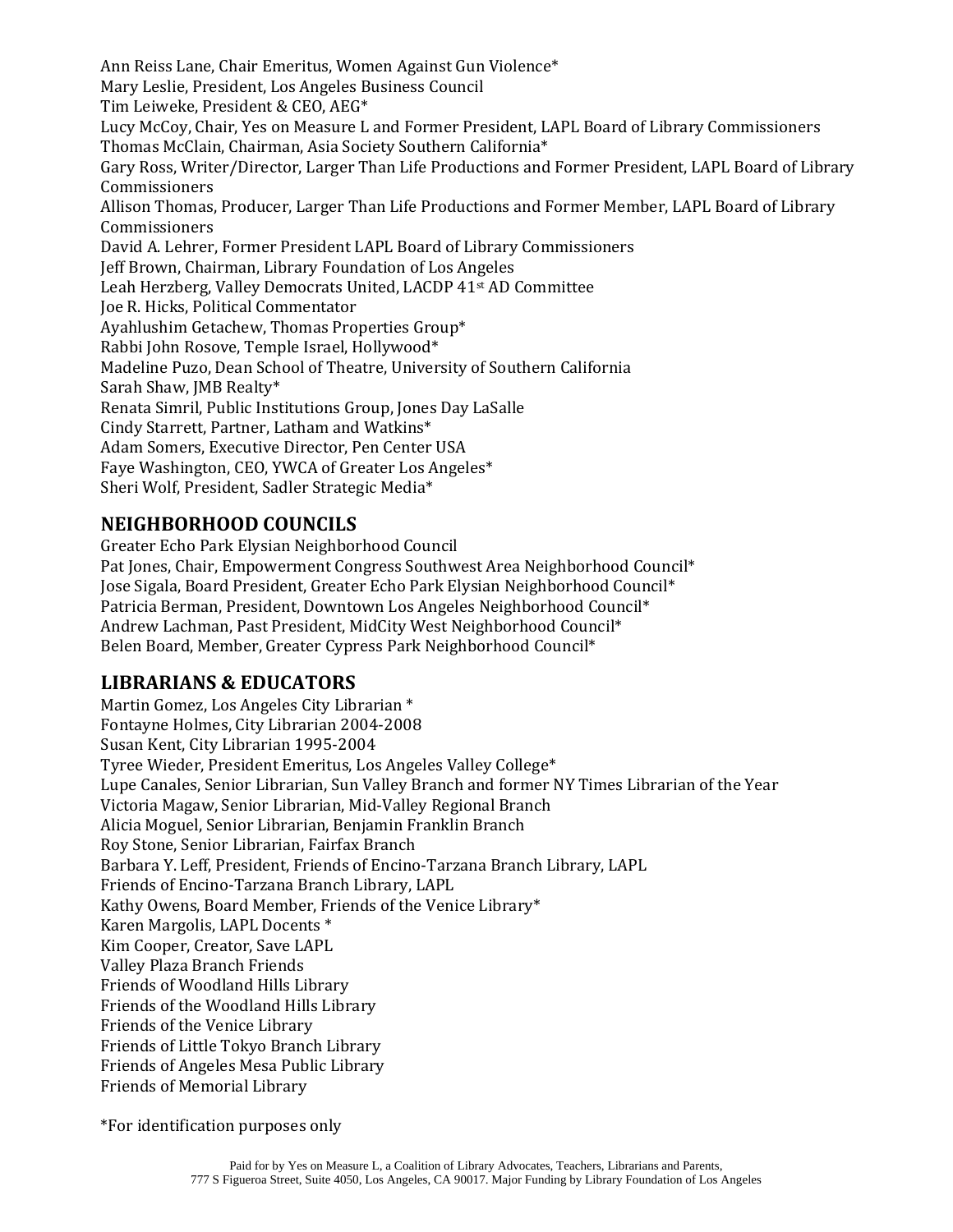

For Immediate release: January 25, 2010

Media contact: David Koenig, (818) 445‐7565

# **Broad Business, Labor, Public Safety Coalition Unites Behind Library Measure**

# *Save Our Neighborhood Libraries Yes on Measure L announces major endorsements from LA County Federation of Labor, Los Angeles Business Council, LAPD Chief Charlie Beck, Mayor Richard Riordan and other Business, Labor and Civic leaders*

Los Angeles, Ca. – The Save Our Neighborhood Libraries Yes on Measure L campaign announced today the support of a broad coalition of Business, Labor, Education, Public Safety and Civic leaders in support of Measure L, the "Public Library Funding Act" on the March  $8<sup>th</sup>$  Los Angeles city ballot. Endorsers include the LA County Federation of Labor, Los Angeles Business Council, Librarians Guild AFSCME Local 2626, AFSCME Local 3090, The Los Angeles NAACP, LAPD Chief of Police Charlie Beck, Former Mayor Richard Riordan, LA Valley College President Emeritus Tyree Wieder, YWCA of Greater Los Angeles CEO Faye Washington, Families in Schools President Maria Casillas and neighborhood librarians from across the city.

Without raising taxes or fees and with strict fiscal accountability, Measure L will guarantee that L.A. neighborhood public libraries receive a dedicated and consistent percentage of the city budget. Measure L will provide these neighborhood libraries with the additional funding they need to help restore library service hours to at least 6 days a week, purchase books and support library programs including literacy and afterschool programs.

"Measure L brings a diverse collection of civic, business, labor and community leaders together to actively support one of our City's most valuable assets ‐ our public libraries." said Maria Elena Durazo, Executive Secretary‐Treasurer, Los Angeles County Federation of Labor. She continued, "The members of the Los Angeles County Federation of Labor know that we cannot wait to provide funding to our local libraries. We rely on neighborhood libraries for after‐school, literacy and job-search programs. As an important community asset, the doors of our public libraries must remain open."

 "In these tough economic times, job‐seekers are heading to their neighborhood libraries in greater numbers to use library computers and other online resources to apply for jobs as well as participate in key programs such as basic computer instruction, adult literacy, resume writing and to improve their English‐language skills," said Mary Leslie, President of the Los Angeles Business Council. She continued, "Measure L provides the fiscal accountability voters demand while providing the resources our libraries need to keep their doors open and remain a vital resource freely available to all Angelenos."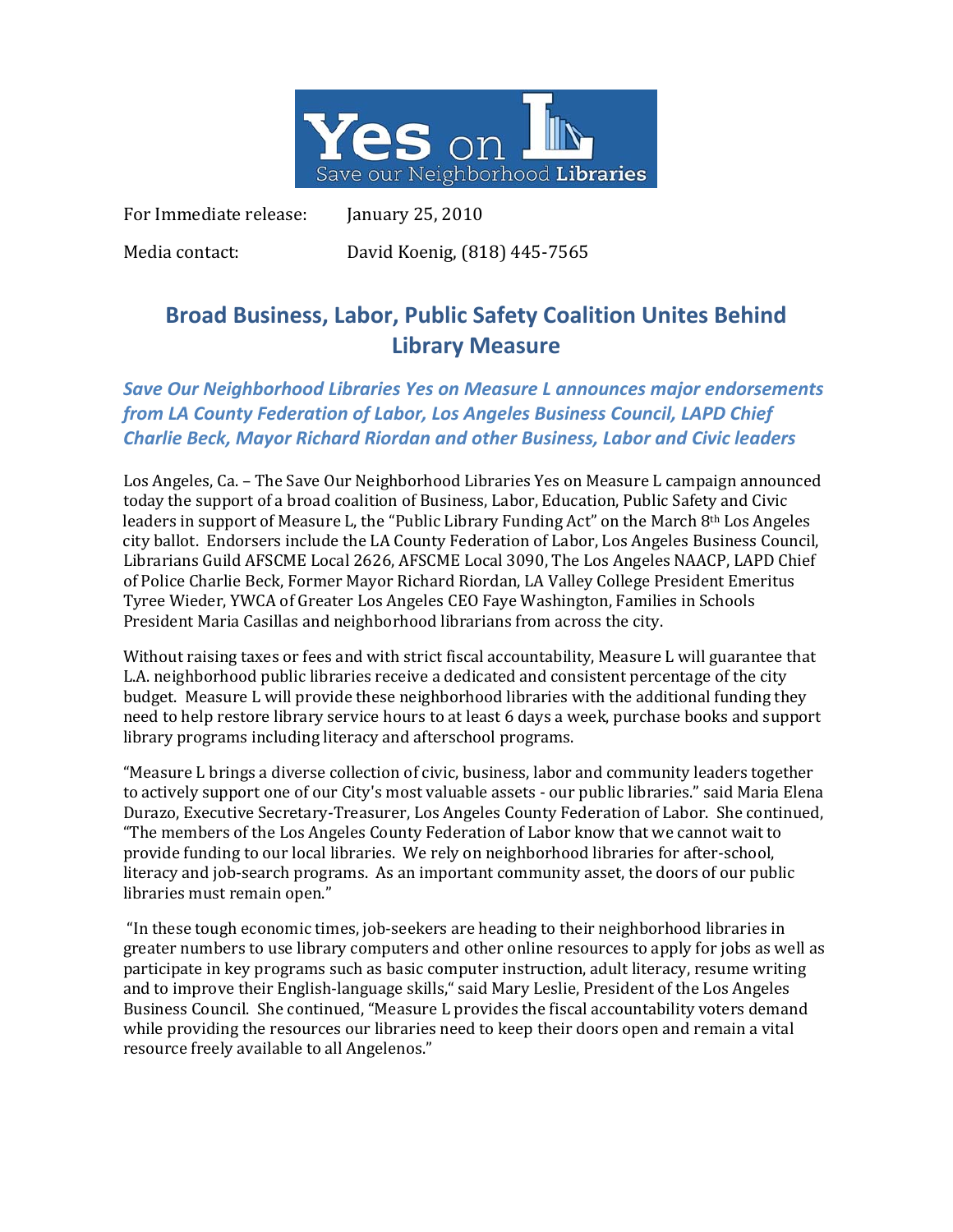In addition to operating the city's largest after‐school program, Los Angeles City libraries provide "Student Smart" to help kids pass the PSAT/SAT tests and apply for college; "Live Homework Help" which pairs students one‐on‐one with tutors online; Teen Councils that work with librarians to develop specific programs at each library to meet the needs of teens; and "We Read Together," which builds early literacy skills in infants and toddlers ‐ helping them develop a life‐long love of reading.

 "As an educator with over 35 years working in our community colleges and schools, I know of no other single institution in our society that provides so much for such a minimal financial investment. From education to public safety to literacy we must protect our neighborhood libraries in these tough economic times." said Tyree Wieder, President Emeritus of LA Valley College.

Measure L, the Public Library Funding Charter Amendment, on the March 8th municipal ballot, will increase the Los Angeles Public Library's share of existing city funds to reverse recent reductions in library services that have resulted in: Library hours cut 3 times in the past 12 months; library service cut from 7 days a week to 5 days a week for the first time in the Library's 139‐year history; Library staff cut by 28%; and reductions in the Library's services and book purchasing budget. For over 100 years the Library has had a Charter guaranteed funding stream; however, the funding has not been adjusted in decades as the demand for library services has skyrocketed. Measure L will not require residents or property owners to pay any new taxes or fees and all funds are subject to strict fiscal accountability and audits.

###